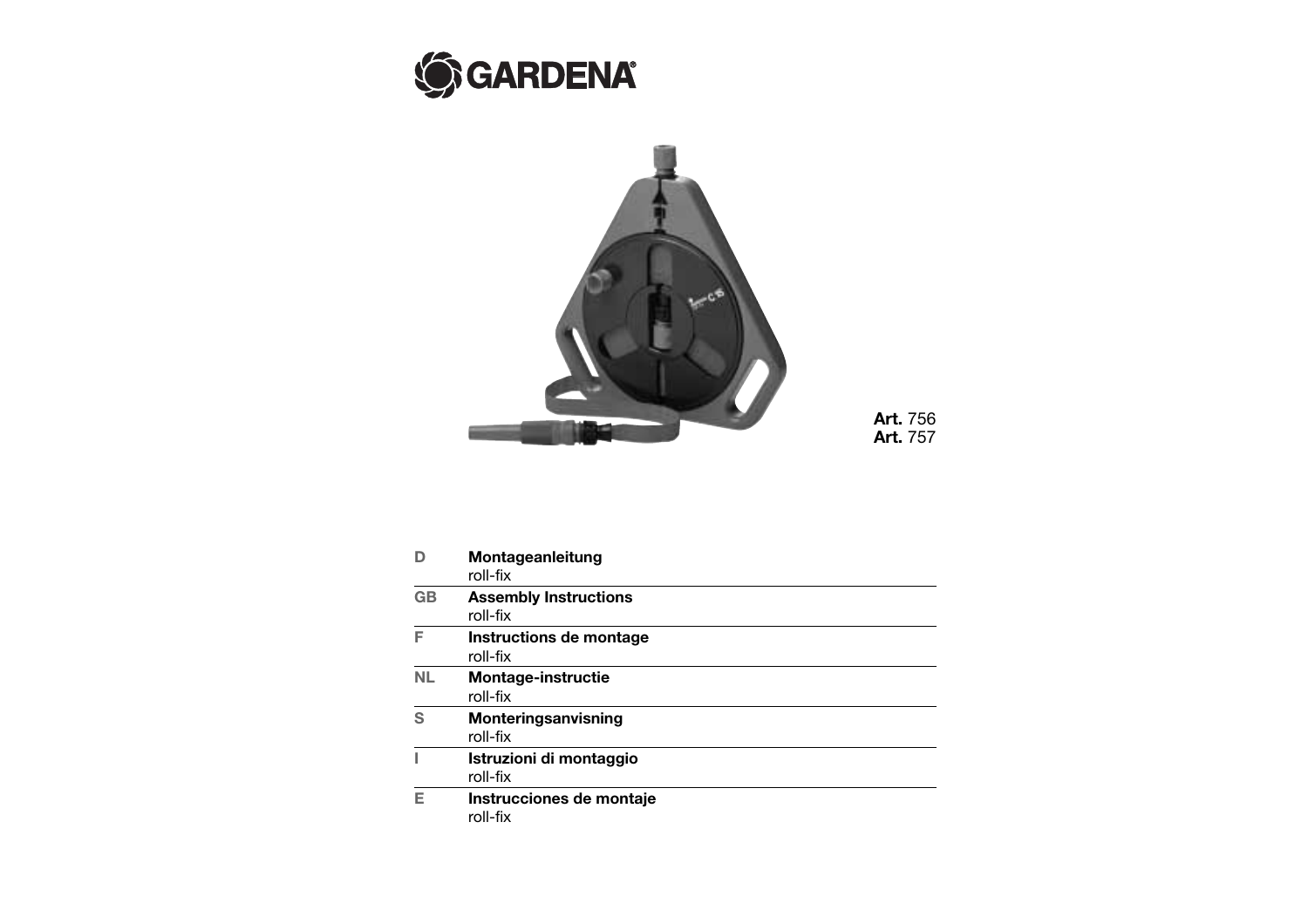

**D** Handkurbel in vorgesehene Öffnung stecken. Den in der Kurbel befindlichen Clip bis zum Einrasten fest nach unten drücken (z. B. mit Schraubendreher) und anschließend Halt prüfen.

GB Fit crank into opening provided. Press the clip included in crank tightly and downwards until it snaps in (e. g. with a screwdriver). Then check for locking.

FIntroduire la manivelle dans l'ouverture prévue. Poussez la manivelle jusqu'à l'encliquetage et vissez la vis avec un tournevis jusqu'à ce que la manivelle soit bien fixée.

VZwengel in de daarvoor bestemde opening steken. De in de zwengel aanwezige clip stevig naar beneden drukken (bijv. met een schroevedraaier) tot u een klik hoort. Aansluitend de stevigheid kontroleren.

SSätt fast veven i sin öppning. Fäst klämman, som sitter i veven, ordentligt och nedat tills den klickas fast (använd t. ex. en skruvmejsel). Kontrollera hållbarheten.

IFissare la manopola nella sua sede. Premere con forza la clip in dotazione nell'incavo della manopola fincmè scatti nella sede (es. con un cacciavite). Provare la tenuta.

EEncajar la manivela en su orificio. Empujar hacia abajo el clip situado en el centro de la manivela, hasta enclavario (por ejemplo: con un destornillador) y comprobar su sujección.



**WD** Slang geheel afrollen en het einde ervan

FDérouler le tuyau entièrement et sortir

l'extrémité du tuyau du boîtier.

uit de kassette nemen.

**S** Drag ut hela slangen.

**D** Schlauch ganz abrollen und Schlauchende aus der Kassette nehmen.

**In Scrotolare completamente il tubo** flessibile togliendo l'estremità del tubo dalla cassetta.

GB Fully unreel the hose and remove end of hose form cassette.

EDesenrollar toda la manuera y sacar el final de la caja.

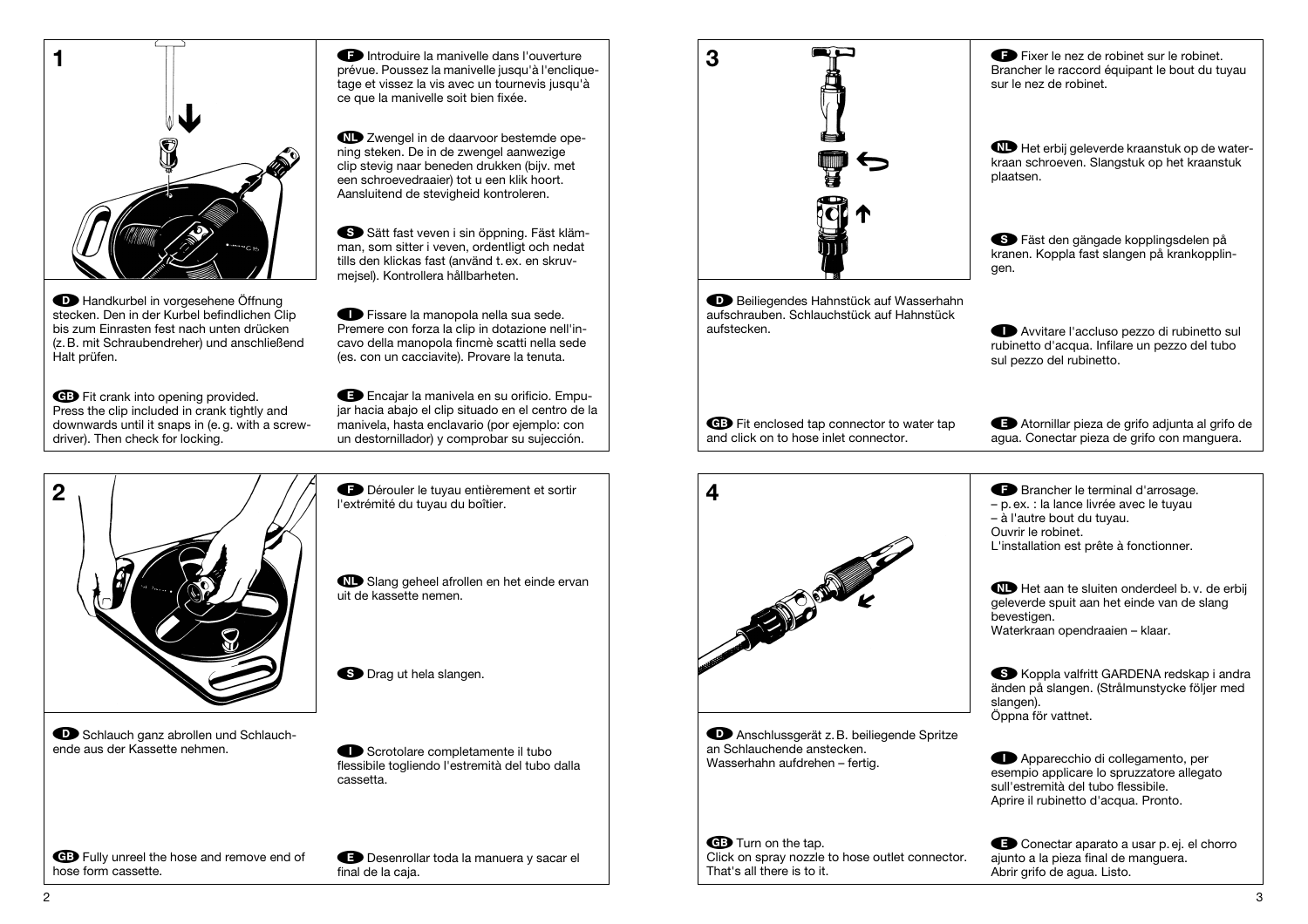

#### D<sup>Wasser</sup> abstellen. Schlauch vom Wasserhahn und Anschlussgerät durch einfaches Ziehen lösen.

GB Turn off Water. Remove hose form water tap an connector by simply pulling.

#### **Example Fermer l'eau.**

Débrancher le tuyau du robinet ainsi que le terminal d'arrosage, en tirant simplement sur le raccord.

VDe watertoevoer stopzetten. Door eenvoudig te trekken, ontkoppelt men de slang van het kraanstuk en het aansluithulpstuk.

SS Stäng av kranen innan slangen skall rullas ihop. Koppla loss slangen från kran och redskap.

### **I**Arrestare l'aqua.

Togliere il tubo fessibile dal rubinetto d'acqua e dall' apparecchio di collegamento tirandolo semplicemente.

### Cortar el agua.

Quitar la manguera del grifo de agua y quitarla del aparato usado de un simple tirón.

Engager l'extrèmité du tuyau dans le millieu du boîtier en le faisant passer par le système de sécurité. Tourner la manivelle pour enrouler le tuyau.



## $\mathbf \Omega$

Schlauch flach, gerade und möglichst knickfrei auslegen.

Schlauchende in die Kassettenmitte einlegen, dabei durch die Sicherheitsautomatik führen. Durch Drehen der Trommel wird der Schlauch aufgerollt.

## G

 $\bullet$ 

Lay out the hose flat, straight and without kinks.

Locate end of hose in cassette centre, rouling it through the automatic safety device. – Turning the reel winds in the hose.

Etendre le tuyau à plat, droit et sans torsion.

# **MD**

Slang plat, recht en indien mogelijk zonder knik uitleggen.

Einde van de slang in het midden van de kassette leggen, daarbij door de veiligheidsautomatiek leiden. Indien men de trommel draait, wordt de slang opgerold.

# S

Lägg ut slangen slätt på marken.

Lägg in slangände och koppling i kassettens centrum och skjut in slangen i tryckspärren. Veva därefter in slangen i kassetten.

## $\blacksquare$

Distendere il tubo in piano, diritto e se possibile senza torsioni.

Porre l'estremità del tubo flessibile nel centro della cassetta. Cosi facendo condurlo attraverso l'automatismo di sicurezza. Girando il tamburo si avvolge il tubo flessibile.

# E

Extender la manguera en el suelo, plana, derecha y en loposible, sin dobleces.

Introducir final de la manguera en el centro de la caja pasándola por el automatismo de seguridad. Al girar el tambor se enrolla la manguera.

### D**Garantie**

GARDENA gewährt für dieses Produkt 2 Jahre Garantie (ab Kaufdatum).

## G**Warranty**

GARDENA guarantees this product for 2 years (from date of purchase).

## F**Garantie**

GARDENA accorde une garantie de 2 ans (à compter de la date d'achat).

## V**Garantie**

GARDENA geeft 2 jaar garantie (vanaf de aankoopdatum).

### S**Garanti**

GARDENA lämnar 2 års garanti för denna produkt. Garantin gäller från inköpsdatum.

### I**Garanzia**

Questo prodotto GARDENA è coperto da garanzia legale (nella Comunità Europea per 24 mesi a partire dalla data di acquisto).

E**Garantía** GARDENA garantiza durante 2 años (desde la fecha de compra).